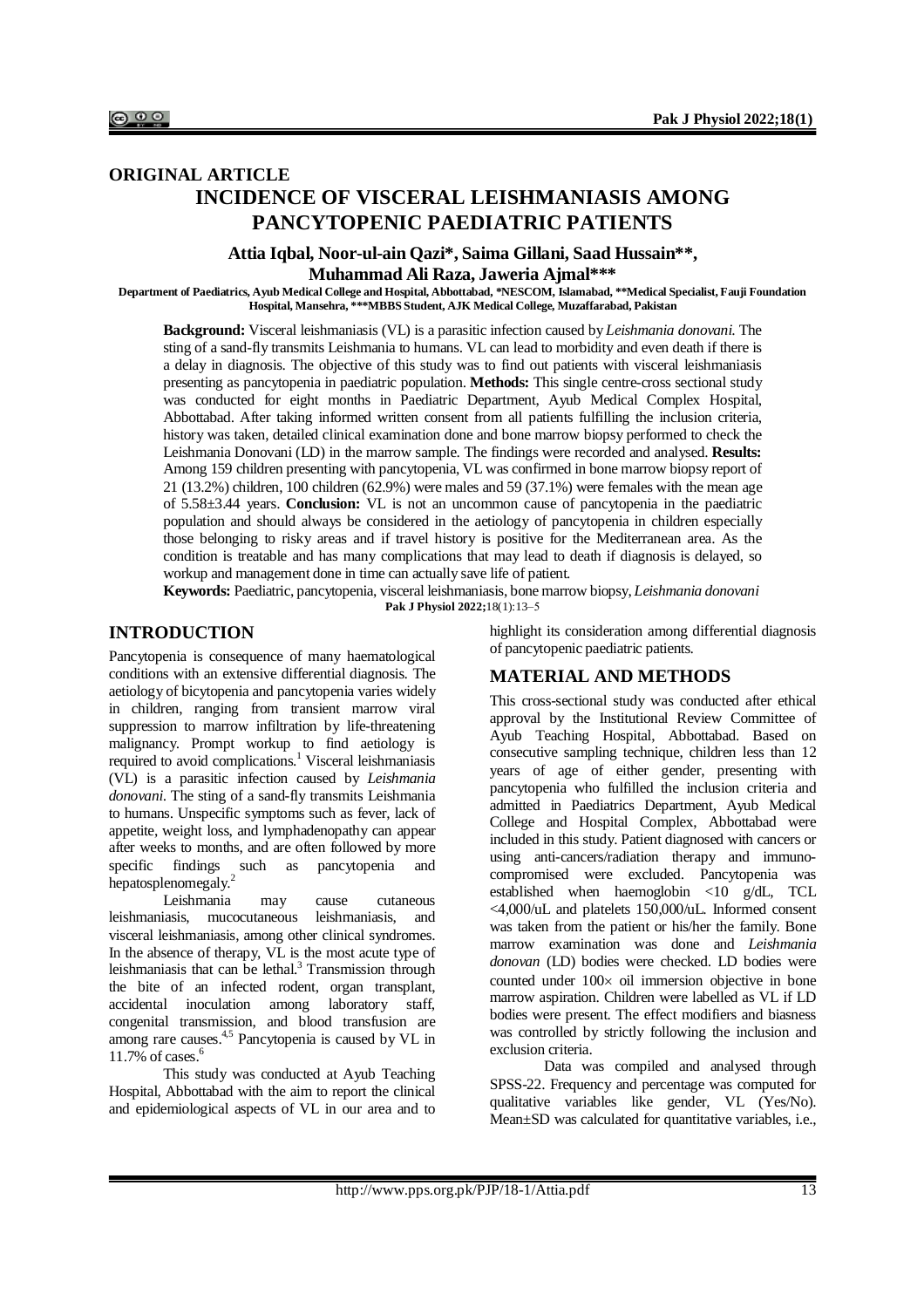age, weight, height, haemoglobin (Hb), total leukocyte count (TLC) and platelets. Stratification was done on gender, age, weight, height, haemoglobin, total leukocyte count and platelets to see the effect of these modifiers on outcome using Chi-square test, and *p*≤0.05 was considered as statistically significant.

### **RESULTS**

A total of 159 children of pancytopenia were included in this study. The mean age of the patients was 5.58±3.446 years. The distribution of age is presented in Figure-1.

The mean height of the patients was 34.37±19.690 Cm, and mean weight was 20.42±11.893 Kg. Among total, 100 children (62.9%) were males and 59 (37.1%) were females. Mean haemoglobin level was 9.70±1.08 g/dl, mean total leukocyte count was  $2615.2201 \pm 795.757/\text{mm}^3$ , mean platelet count was 87572.27±28230.394/μL, and VL was seen in 21 (13.2%) children.

The frequencies of age groups, gender, height, weight, haemoglobin level, total leukocyte count and platelets were calculated according to VL. In our study, VL was significantly associated with age but not significantly associated with gender, height, weight, haemoglobin level, total leukocyte count, and platelets (*p*=0.033, 00.701, 00.709, 00.872, 0.833, 00.264, and 00.365 respectively). The results are presented in Table-2, 3, and 4).



**Figure-1: Frequency distribution of age**

**Table-1: Descriptive statistics of age, height, weight, haemoglobin level, total leukocyte count, and platelets (n=159)**

| <b>Variable</b>                              | $Mean \pm SD$     |  |  |  |
|----------------------------------------------|-------------------|--|--|--|
| Age (Years)                                  | $5.58 \pm 3.44$   |  |  |  |
| Height (Cm)                                  | $34.37 \pm 19.69$ |  |  |  |
| Weight $(Kg)$                                | $20.42 \pm 11.89$ |  |  |  |
| Haemoglobin level (g/dL)                     | $9.70 + 1.08$     |  |  |  |
| Total leukocyte count (per mm <sup>3</sup> ) | 2615.22±795.76    |  |  |  |
| Platelets (per µL)                           | 87572.27±28230.39 |  |  |  |

#### **Table-2: Frequency distribution of gender and VL (n=159)**

|                        | Frequency | Percentage |  |  |  |  |
|------------------------|-----------|------------|--|--|--|--|
| Gender                 |           |            |  |  |  |  |
| Male                   | 100       | 62.9       |  |  |  |  |
| Female                 | 59        | 37.1       |  |  |  |  |
| Visceral leishmaniasis |           |            |  |  |  |  |
| Yes                    |           | 13.2       |  |  |  |  |
| No                     | 138       | 86.8       |  |  |  |  |

| Table-3: Visceral leishmaniasis according to age, |
|---------------------------------------------------|
| gender, height, and weight                        |

|              | Visceral leishmaniasis n (%) |            |              |       |  |  |  |  |
|--------------|------------------------------|------------|--------------|-------|--|--|--|--|
| Variable     | Yes                          | No         | <b>Total</b> | p     |  |  |  |  |
| Age (Years)  |                              |            |              |       |  |  |  |  |
| $1 - 5$      | 6(3.1)                       | 81 (50.95) | 87 (54.05)   |       |  |  |  |  |
| $6 - 11$     | 15(10.1)                     | 57 (35.84) | 72 (45.95)   | 0.033 |  |  |  |  |
| Total        | 21(13.2)                     | 138 (86.8) | 159 (100)    |       |  |  |  |  |
| Gender       |                              |            |              |       |  |  |  |  |
| Male         | 14(8.8)                      | 86(54.1)   | 100(62.9)    |       |  |  |  |  |
| Female       | 7(4.4)                       | 52 (32.7)  | 59 (37.1)    | 0.701 |  |  |  |  |
| <b>Total</b> | 21(13.2)                     | 138 (86.8) | 159 (100)    |       |  |  |  |  |
| Height (Cm)  |                              |            |              |       |  |  |  |  |
| $7 - 43$     | 8(5.4)                       | 93 (58.8)  | 101(64.2)    |       |  |  |  |  |
| 44-78        | 13(7.8)                      | 45(28)     | 58 (35.8)    | 0.709 |  |  |  |  |
| Total        | 21 (13.2)                    | 138 (86.8) | 159 (100)    |       |  |  |  |  |
| Weight (Kg)  |                              |            |              |       |  |  |  |  |
| $5 - 28$     | 13(7.8)                      | 93 (58.8)  | 106(66.6)    |       |  |  |  |  |
| $29 - 50$    | 8(5.4)                       | 45(28.0)   | 53 (33.4)    | 0.872 |  |  |  |  |
| <b>Total</b> | 21(13.2)                     | 138 (86.8) | 159 (100)    |       |  |  |  |  |

**Table-4: Visceral leishmaniasis according to haemoglobin level (g/dl), Total leukocyte count (per mm<sup>3</sup> ), Platelets (per μL) (n=159)**

|                                              | Visceral leishmaniasis n (%) |            |           |       |  |  |  |  |
|----------------------------------------------|------------------------------|------------|-----------|-------|--|--|--|--|
| Variable                                     | Yes                          | No         | Total     | р     |  |  |  |  |
| Haemoglobin level (g/dl)                     |                              |            |           |       |  |  |  |  |
| $7.5 - 9.5$                                  | 9(5.6)                       | 70 (42)    | 79 (47.6) |       |  |  |  |  |
| $9.6 - 11.5$                                 | 12(7.6)                      | 68 (44.8)  | 80 (52.4) | 0.833 |  |  |  |  |
| Total                                        | 21(13.2)                     | 138 (86.8) | 159 (100) |       |  |  |  |  |
| Total leukocyte count (per mm <sup>3</sup> ) |                              |            |           |       |  |  |  |  |
| 1500-2750                                    | 12(7.3)                      | 90(57)     | 102(64.3) |       |  |  |  |  |
| 2751-3905                                    | 9(5.9)                       | 48 (29.8)  | 57 (35.7) | 0.264 |  |  |  |  |
| Total                                        | 21(13.2)                     | 138 (86.8) | 159 (100) |       |  |  |  |  |
| Platelets (per µL)                           |                              |            |           |       |  |  |  |  |
| 45000-95000                                  | 15(9.2)                      | 83 (50.5)  | 98 (59.7) |       |  |  |  |  |
| 96000-145000                                 | 6(4.0)                       | 55 (36.3)  | 61(40.3)  | 0.365 |  |  |  |  |
| Total                                        | 21(13.2)                     | 138 (86.8) | 159 (100) |       |  |  |  |  |

# **DISCUSSION**

Acquired cytopenias are common in children and are typically caused by infectious agents.<sup>2</sup> Visceral leishmaniasis can affect one or more blood cell lines, resulting in pancytopenia.7,8 Previous studies on the incidence of Leishmania infection in children with post infectious cytopenia or pancytopenia in endemic areas are limited.<sup>9–11</sup> In developing countries, especially those in the Mediterranean region, VL has been described as one of the most common causes of post infectious pancytopenia in children<sup>12–14</sup> with viral infections, particularly parvovirus  $B19^{15}$ , and bacterial infections  $\phi$  being the other major causes<sup>11</sup>. Substitution of natural marrow components by parasitized histiocytes, as well as erythrophagocytosis and haemophagocytosis, are pathogenic mechanisms of pancytopenia in VL patients.<sup>16,17</sup>

In our study VL was a cause of pancytopenia in 21 (13.2%) children. Agrawal *et al*<sup>18</sup> observed bicytopenia in 40% of VL cases, whereas they observed pancytopenia in 25% cases. In Singh *et al*<sup>6</sup> study VL was cause of pancytopenia in 11.7% cases.